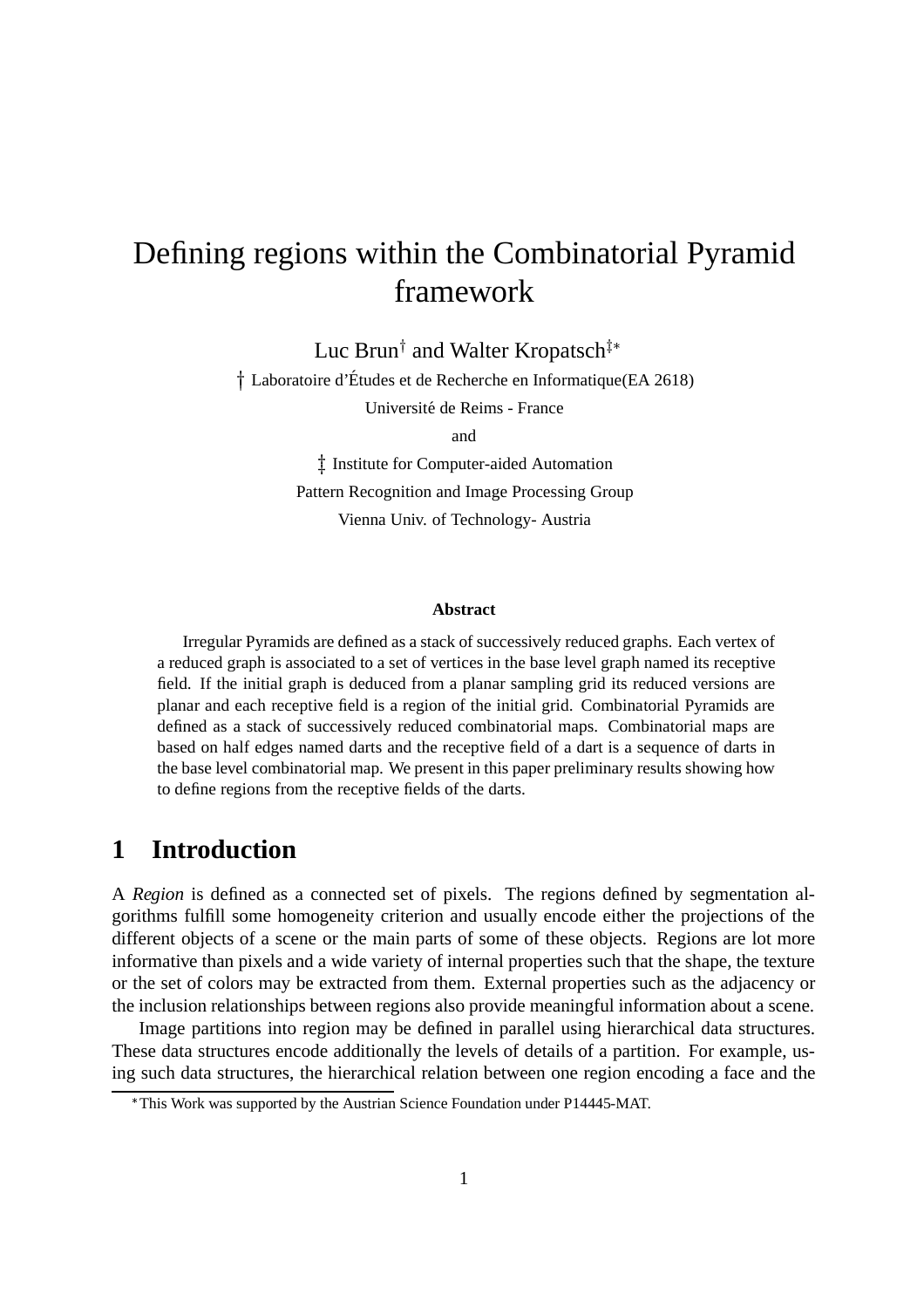regions encoding the different parts of this face (e.g. the eyes and the hears) may be encoded explicitly. The *Regular image pyramids* is a hierarchical data structure introduced in 1981/82 [4] as a stack of images with exponentially reduced resolution. Using the neighborhood relationships defined on each image the *Reduction window* relates each pixel of the pyramid with a set of pixels defined in the level below. The pixels belonging to one reduction window are the *children* of the pixel which defines it. This father-child relationship may be extended by transitivity down to the base level image. The set of children of one pixel in the base level is named its *receptive field* (RF) and defines the embedding of this pixel on the original image.

Using regular pyramid the receptive fields are not necessarily connected [1] and may thus contradict the usual definition of regions. This drawback may be overcome by using irregular pyramids defined as a stack of successively reduced graphs. The *Simple graph* and *Dual graph Pyramids* respectively introduced by Meer [6] and Kropatsch [5] define each level of the pyramid by selecting a set of vertices named surviving vertices and mapping all non surviving vertices to surviving ones. The father-child relationship induced by this mapping defines the reduction window of each surviving vertex. The transitive closure of this relation defines, as in regular pyramids, the receptive field of a surviving vertex. Using such a reduction scheme, if the initial graph is defined from a planar sampling grid all the reduced versions of the grid are planar. Moreover, each initial vertex may be associated to one pixel and the receptive field of a surviving vertex is defined as a connected set of pixels.

Combinatorial pyramids are defined as a stack of combinatorial maps successively reduced by contraction and removal operations. Combinatorial Pyramids are equivalent to dual graph pyramids with the exception that they represent the orientation explicitly. The expected advantages of such hierarchies within the image analysis framework are presented in [3]. Combinatorial maps are based on darts. Hence the the reduction window and the receptive fields of Combinatorial Pyramids are expressed in terms of darts. However, using either simple graph or dual graph pyramids the basic entity is the vertex/pixel. Therefore, the receptive fields may be interpreted as regions of an initial image. We present in this paper preliminary results showing how to define regions within the combinatorial pyramid framework.

### **2 Combinatorial maps**

A combinatorial map may be seen as a planar graph encoding explicitly the orientation of edges around a given vertex. Figure 1(a) demonstrates the derivation of a combinatorial map from a plane graph. First edges are split into two half edges called *darts*, each dart having its origin at the vertex it is attached to. The fact that two half-edges (darts) stem from the same edge is recorded in the reverse permutation  $\alpha$ . A second permutation  $\sigma$  encodes the set of darts encountered when turning counterclockwise around a vertex.

A combinatorial map is thus defined as a triplet  $G = (\mathcal{D}, \sigma, \alpha)$ , where  $\mathcal D$  is the set of darts and  $\sigma$ ,  $\alpha$  are two permutations defined on  $\mathcal D$  such that  $\alpha$  is an involution:

$$
\forall d \in \mathcal{D} \quad \alpha^2(d) = d \tag{1}
$$

Note that, if the darts are encoded by positive and negative integers, the involution  $\alpha$  may be implicitly encoded by the sign (Figure  $1(a)$ ).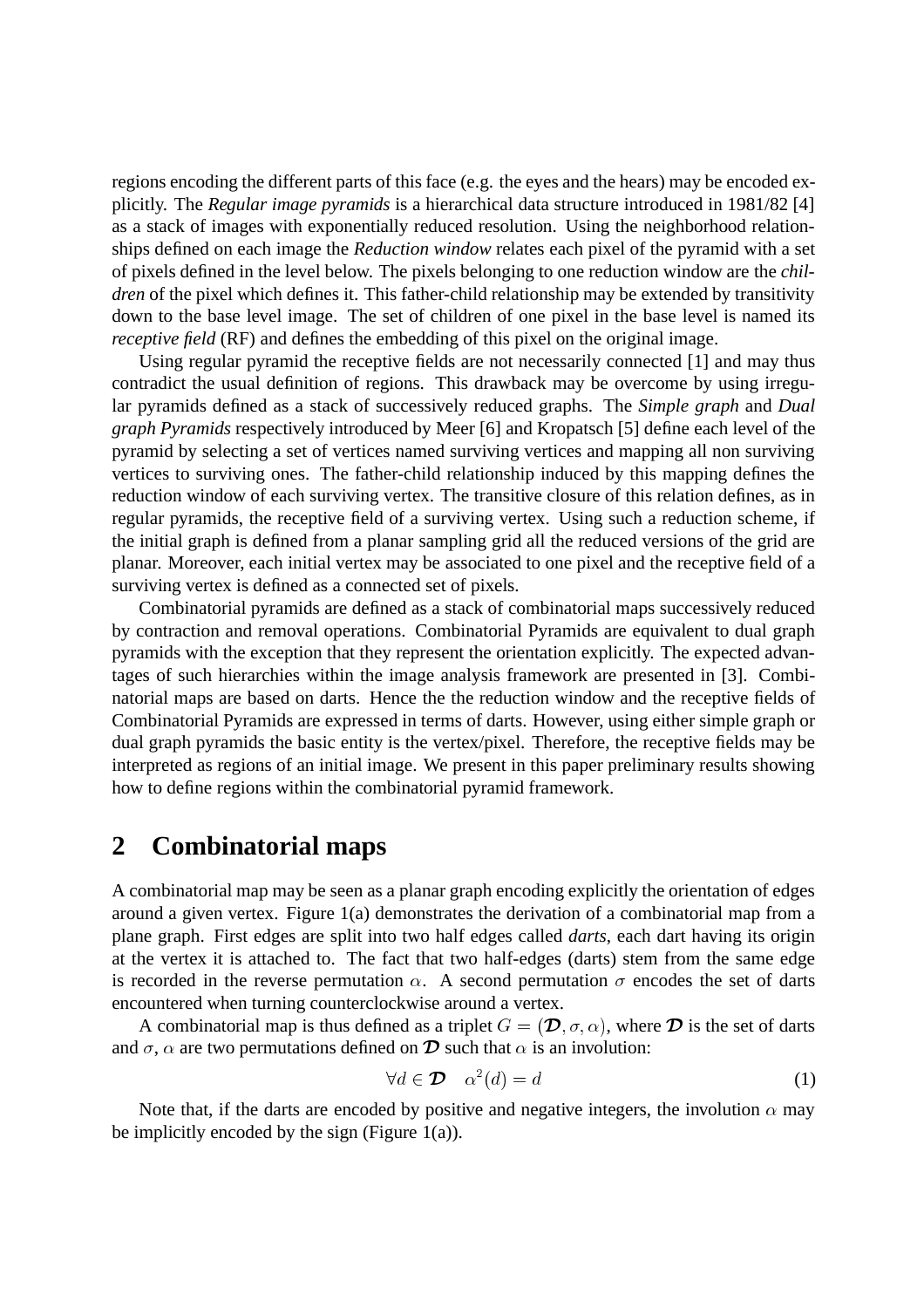The symbols  $\alpha^*(d)$  and  $\sigma^*(d)$  stand, respectively, for the  $\alpha$  and  $\sigma$  orbits of the dart d. More generally, if d is a dart and  $\pi$  a permutation we will denote the  $\pi$ -orbit of d by  $\pi^*(d)$ .

Given a combinatorial map  $G = (\mathcal{D}, \sigma, \alpha)$ , its dual is defined by  $\overline{G} = (\mathcal{D}, \varphi, \alpha)$  with  $\varphi = \sigma \circ \alpha$ . The orbits of the permutation  $\varphi$  encode the set of darts encountered when turning around a face. Note that, using a counter-clockwise orientation for permutation  $\sigma$ , each dart of a  $\varphi$ -orbit has its associated face on its right (see e.g. the  $\varphi$ -orbit  $\varphi^*(1) = (1, 8, -3, -7)$  in Figure 1(a)).



Figure 1: A  $3 \times 3$  grid encoded by a combinatorial map

Figure 1 illustrates the encoding of a  $3 \times 3$  4-connected discrete grid by a combinatorial map. Each vertex of the initial combinatorial map (Figure  $1(a)$ ) encodes a pixel of the grid. The  $\sigma$ -orbit of one vertex encodes its adjacency relationships with neighboring vertices (see e.g. the  $\sigma$ -orbit (-8, -3, 11, 4) encoding the central vertex). The  $\alpha$  successors of the darts 13 to 24 are not represented in Figure 1(a) in order to not overload it. These darts encode the adjacency relationships between the external pixels of the grid and its background. The  $\sigma$  orbit of the background vertex is equal to the sequence of darts form  $-13$  to  $-24$  :  $(-13, -14, \ldots, -23, -24)$ . The dual combinatorial map is represented in Figure 1(b). We also did not represent the  $\alpha$ successor of the positive darts on this Figure to not overload it. Each vertex of this dual map may be associated to a corner of a pixel. Moreover, each of its dart may be understood as an oriented crack, i.e. as a side of a pixel with an orientation. For example, the dart <sup>1</sup> in Figure 1(b) encodes the left side of the upper-left pixel oriented from bottom to top. The dart  $-1$  encodes the same crack with an orientation from top to bottom. Using the above interpretation of darts, the  $\sigma$ -orbit of each pixel defines the sequence of cracks which surrounds it. For example, the upper left pixel is encoded in Figure 1(b) by the  $\sigma$ -orbit (1, 13, 24, 7). In the same way, the pixel located on the first line, second column, is encoded by the  $\sigma$ -orbit  $(2, 14, -1, 8)$ . The fact that these two pixels share a same crack with a different orientation is recorded by the darts <sup>1</sup> and  $-1$  which belong to a same edge.

Figures 1(c) illustrates the  $\sigma - \varphi$  representation of a combinatorial map. Within this alternative representation, a combinatorial map  $G = (\mathcal{D}, \sigma, \alpha)$  is represented by an oriented planar graph  $\mathcal{O}\mathcal{G} = (V, E)$ . The set V of vertices of  $\mathcal{O}\mathcal{G}$  is equal to the set of darts  $\mathcal{D}$  and an ori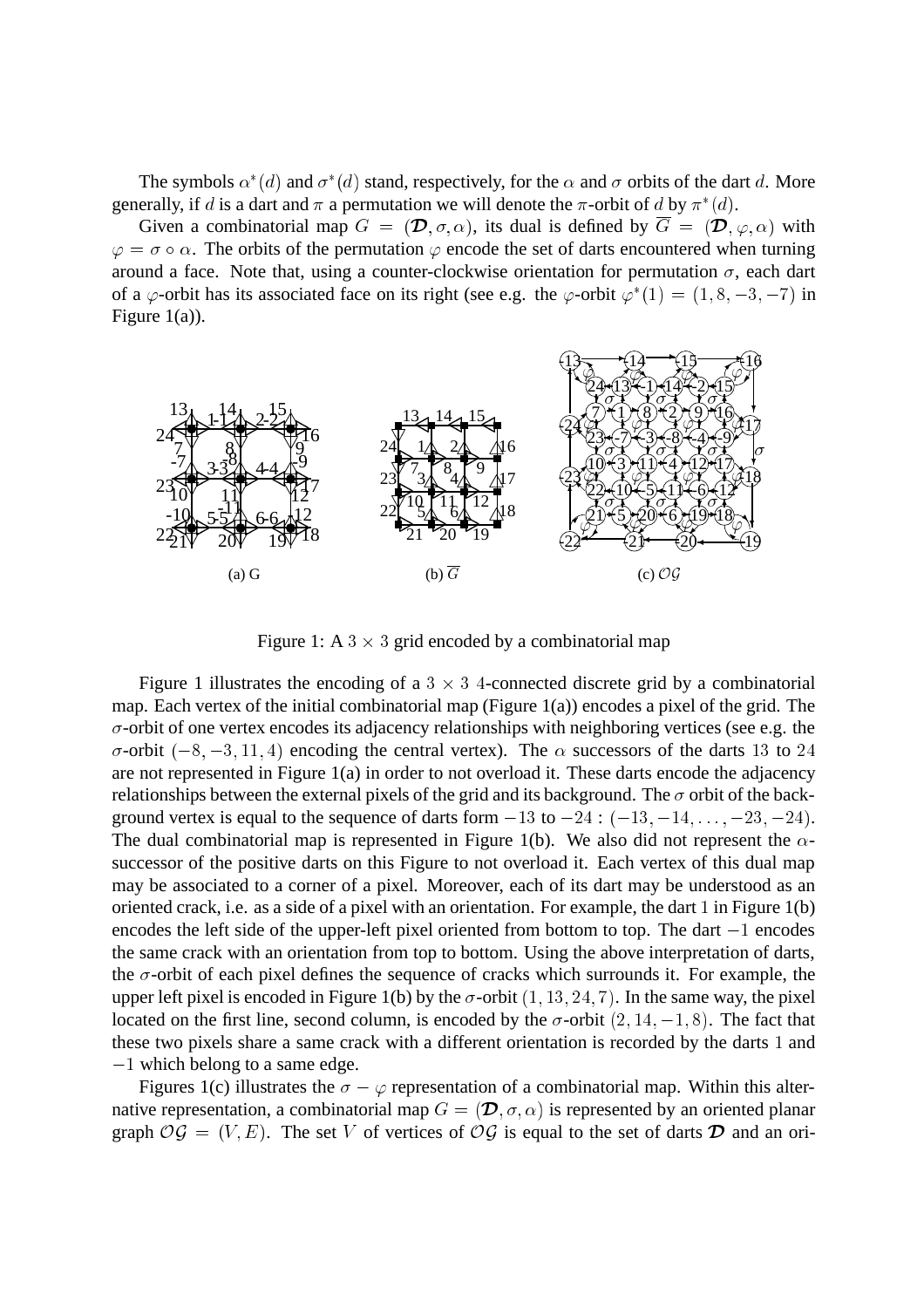ented edge  $e \in E$  connects two vertices  $d_1$  and  $d_2$  iff either  $d_2 = \sigma(d_1)$  or  $d_2 = \varphi(d_1)$ . Using this representation, the  $\sigma$  and  $\varphi$  orbits of the combinatorial map are represented by the faces of the oriented graph OG. Note that each vertex of OG has two incoming arcs (its  $\sigma$  and  $\varphi$ predecessors) and two outgoing ones (its  $\sigma$  and  $\varphi$  successors).

## **3 Combinatorial Pyramids**

The aim of combinatorial pyramids is to combine the advantages of combinatorial maps with the reduction scheme defined by Kropatsch [5] (Section 1). A combinatorial pyramid is thus defined by an initial combinatorial map successively reduced by a sequence of contraction or removal operations.

In order to preserve the number of connected components of the initial combinatorial map, the contraction of self-loops must be avoided. This last requirement may be satisfied if the set of edges to be contracted forms a forest of the initial combinatorial map. A forest is defined as a set of non connected trees. Within the combinatorial map framework, a tree may be characterized as a combinatorial map with only one  $\varphi$ -orbit (i.e. only one face). A more formal definition may be found in [2][Def. 4]. A set of edges to be contracted satisfying the above requirement is called a contraction kernel:

#### **Definition 1 Contraction Kernel**

*Given a connected combinatorial map*  $G = (\mathcal{D}, \sigma, \alpha)$  *the set*  $K \subset \mathcal{D}$  *will be called a contraction kernel iff* <sup>K</sup> *is a forest of* <sup>G</sup>*. The set*  $SD = D - K$  *is called the set of surviving darts.* 

Given a contraction kernel K, we denote by  $\mathcal{CC}(K)$  its set of connected components. Since K is a forest, each  $\mathcal{T} \in \mathcal{CC}(K)$  is a tree. Intuitively, a tree  $\mathcal{T} \in \mathcal{CC}(K)$  collapses in one vertex a connected set of vertices of the initial combinatorial map. Since each initial vertex is associated to one pixel, the contracted vertex encodes a region.



Figure 2: Reduction of the initial grid displayed in Figure 1 by the contraction kernel  $K_1$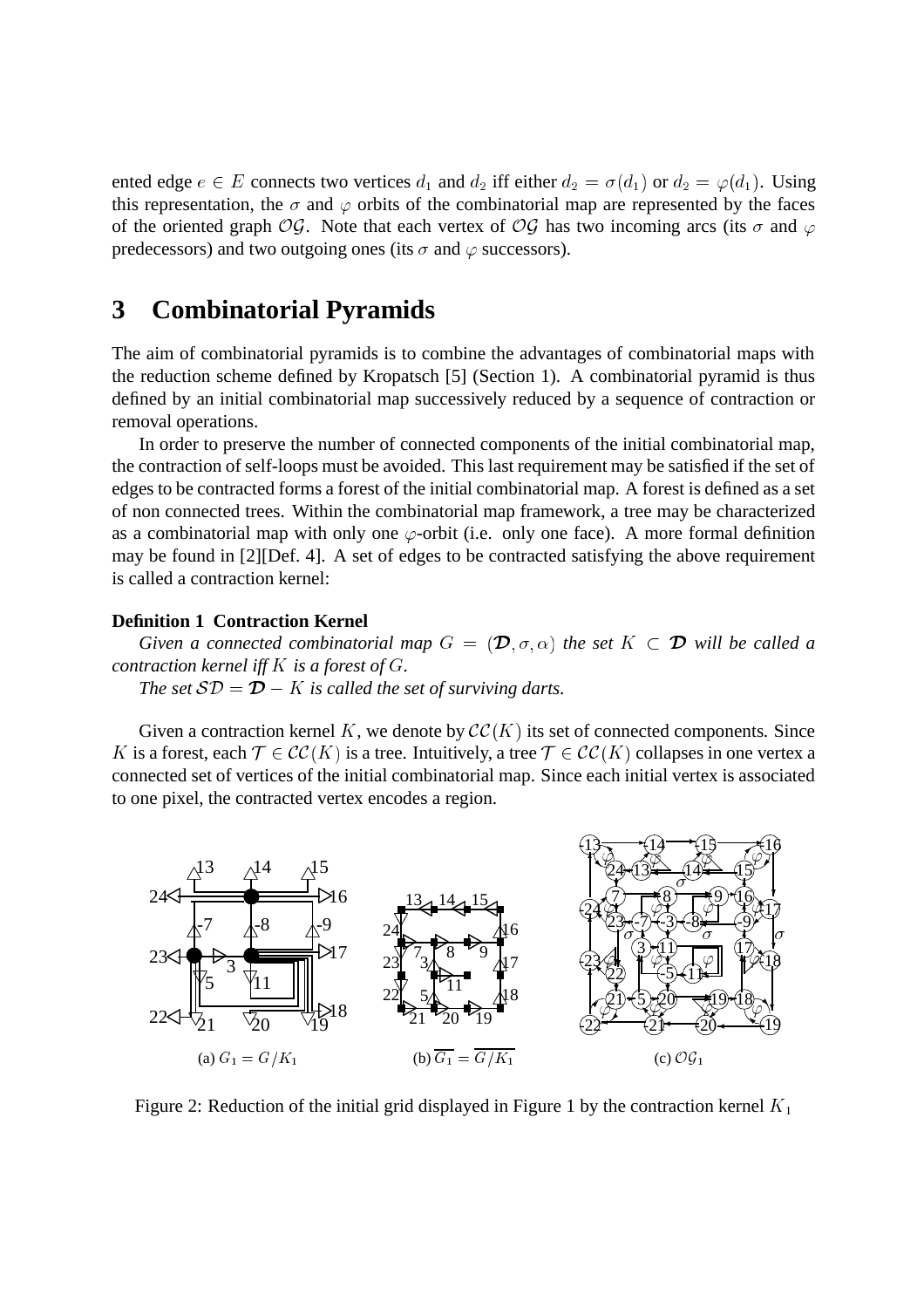

Figure 3: Reduction of the contracted combinatorial map displayed in Figure 2 by the removal kernel  $K_2$ 

Figure 2 illustrates a contraction of the initial combinatorial map represented in Figure 1 by a contraction kernel  $K_1$  defined by the trees  $\alpha^*(1,2), \alpha^*(4,12,6)$  and  $\alpha^*(10)$ . Since each initial vertex is incident to a contracted edge this forest spans the initial combinatorial map and we obtain <sup>3</sup> surviving vertices encoding <sup>3</sup> regions.

One can note on Figure 2 that many edges encode redundant boundaries. For example the edges  $\alpha^*(8)$  and  $\alpha^*(9)$  encode a same adjacency relationship between the top vertex and the center one. Such edges correspond to an artificial split of a boundary between two regions (see Figure 2(b)). These edges, named double edges, may be characterized by the relationship  $\varphi^2(d) = d$  where d is one of the dart of the double edge. We have for example on Figure 2(b),  $\varphi(9) = -8$  and  $\varphi(-8) = 9$ , thus  $\varphi^2(9) = 9$  and  $\alpha^*(9)$  is a double edge. Another type of redundant edge is the direct self-loop, characterized by the relationship  $\sigma(d) = \alpha(d)$  where d is one of the darts of the direct self-loop  $\alpha^*(d)$ . We have for example, on Figure 2,  $\sigma(11) = -11$ . Such edges may be interpreted in the dual combinatorial map as inner-boundaries (see edge  $\alpha^*(11)$ in Figure 2(b)). Such redundant edges are removed by a removal kernel defined as a forest of the dual combinatorial map. This last constraint insures that no self-loop will be contracted in the dual combinatorial map and thus that no bridge may be removed in the initial one. Figure 3 represents the simplified combinatorial map deduced from the one represented in Figure 2 by the removal kernel  $K_2 = \{ \alpha^*(15, 14, 13, 24), \alpha^*(9), \alpha^*(11, 3), \alpha^*(19, 18, 17), \alpha^*(22, 21) \}.$ Note that given a sequence of double edges, the choice of the surviving edge is arbitrary. For example, a choice of the tree  $\alpha^*(20, 19, 18)$  instead of  $\alpha^*(19, 18, 17)$  would lead to an equivalent simplified combinatorial map with a surviving edge equal to  $\alpha^*(17)$  instead of  $\alpha^*(20)$ .

Contraction and removal kernels specify the set of edges which must be contracted or removed. The creation of the reduced combinatorial map from a contraction or a removal kernel is performed in parallel by using connecting walks [3]. Given a combinatorial map  $G = (\mathcal{D}, \sigma, \alpha)$ , a kernel K and a surviving dart  $d \in \mathcal{SD} = \mathcal{D} - K$ , the connecting walk associated to d is either equal to:

$$
CW(d) = d, \varphi(d), \dots, \varphi^{n-1}(d) \text{ with } n = Min\{p \in \mathbb{N}^* \mid \varphi^p(d) \in \mathcal{SD}\}\
$$
 (2)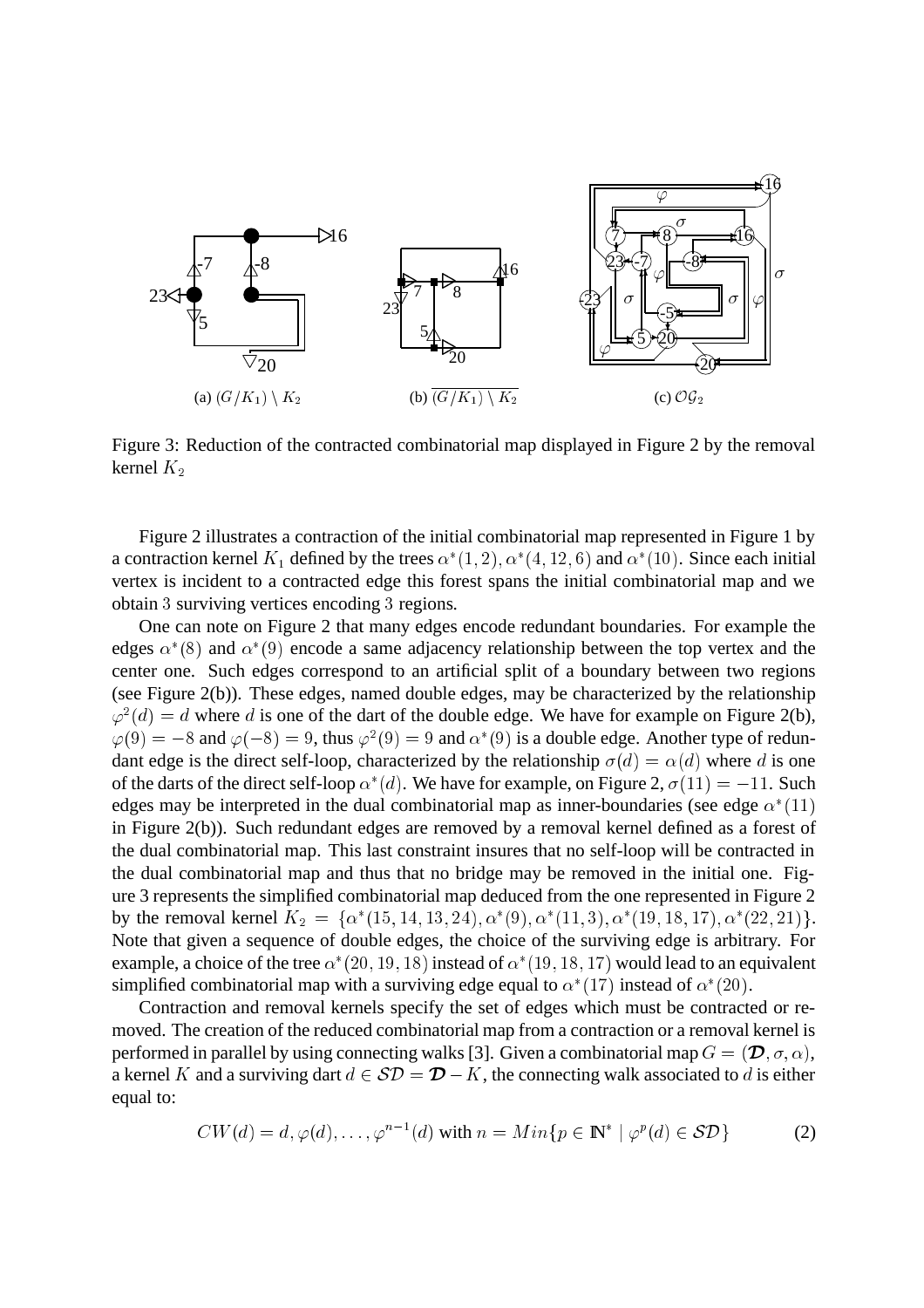

Figure 4: Connecting walks defined by  $K_1$  (a) and  $K_2$ (b).

if  $K$  is a contraction kernel and

$$
CW(d) = d, \sigma(d), \dots, \sigma^{n-1}(d) \text{ with } n = Min\{p \in \mathbb{N}^* \mid \sigma^p(d) \in \mathcal{SD}\}
$$
 (3)

If  $K$  is a removal kernel.

Figure 4 represents the connecting walks defined by  $K_1$  and  $K_2$  superimposed to the oriented graphs OG (Figure 1(c)) and OG<sub>1</sub> (Figure 2(c)) respectively associated to  $G = (\mathcal{D}, \sigma, \alpha)$  and  $G_1 = G/K_1 = (\mathcal{SD}_1, \sigma_1, \alpha)$ . Let us consider the surviving dart  $-5$  of  $G_1$  (Figure 4(a)). Since  $K_1$  is a contraction kernel  $CW(-5)$  is equal to the sequence of non-surviving  $\varphi$  successors of  $-5.$  Since  $\varphi(-5) = -10 \in K_1$  and  $\varphi(-10) = 3 \in \mathcal{SD}_1$ , we have  $CW(-5) = -5. -10$ . In the same way, let us now consider the combinatorial map  $G_2 = G_1 \setminus K_2 = (\mathcal{SD}_2, \sigma_2, \alpha)$  and the surviving dart  $5 \in SD_2$  (Figure 4(b)). Since  $K_2$  is a removal kernel, the connecting walk of 5 is defined as the sequence of non-surviving  $\sigma$ -successors of 5. Since  $\sigma_1(5) = 3 \in K_2$  and  $\sigma_1(3) = -7 \in \mathcal{SD}_2$  (Figure 2) we have:  $CW(5) = 5.3$ .

Given a kernel K and a surviving dart  $d \in \mathcal{SD}$ , such that  $CW(d) = d.d_1 \dots d_p$ , the successor of d within the reduced combinatorial map  $G' = (\mathcal{SD}, \sigma', \alpha)$  is retrieved from  $CW(d)$  by the following equations [3]:

$$
\varphi'(d) = \varphi(d_p) \text{ if } K \text{ is a contraction Kernel}
$$
  
\n
$$
\sigma'(d) = \sigma(d_p) \text{ if } K \text{ is a removal Kernel}
$$
\n(4)

Using Figure 4, we have for example  $\varphi_1(-5) = \varphi(-10) = 3$  (Figure 4(a)) and  $\sigma_2(5) =$  $\sigma_1(3) = -7$  (Figure 4(b) see also Figure 3(c)).

Note that, if K is a contraction kernel, the connecting walk  $CW(d)$  allows to compute  $\varphi'(d)$ . The  $\sigma$ -successor of d within the contracted combinatorial maps may be retrieved from  $CW(\alpha(d)) = \alpha(d) d'_1, \ldots, d'_p$ . Indeed, we obtain by using equations 1 and 4:  $\varphi'(\alpha(d)) =$  $\sigma'(\alpha(\alpha(d))) = \sigma'(d) = \varphi(d'_p)$ . We may alternatively consider the sequence  $d.CW^*(\alpha(d))$ where  $CW^*(\alpha(d))$  denotes the sequence  $CW(\alpha(d))$  without its first dart  $\alpha(d)$ . In this case,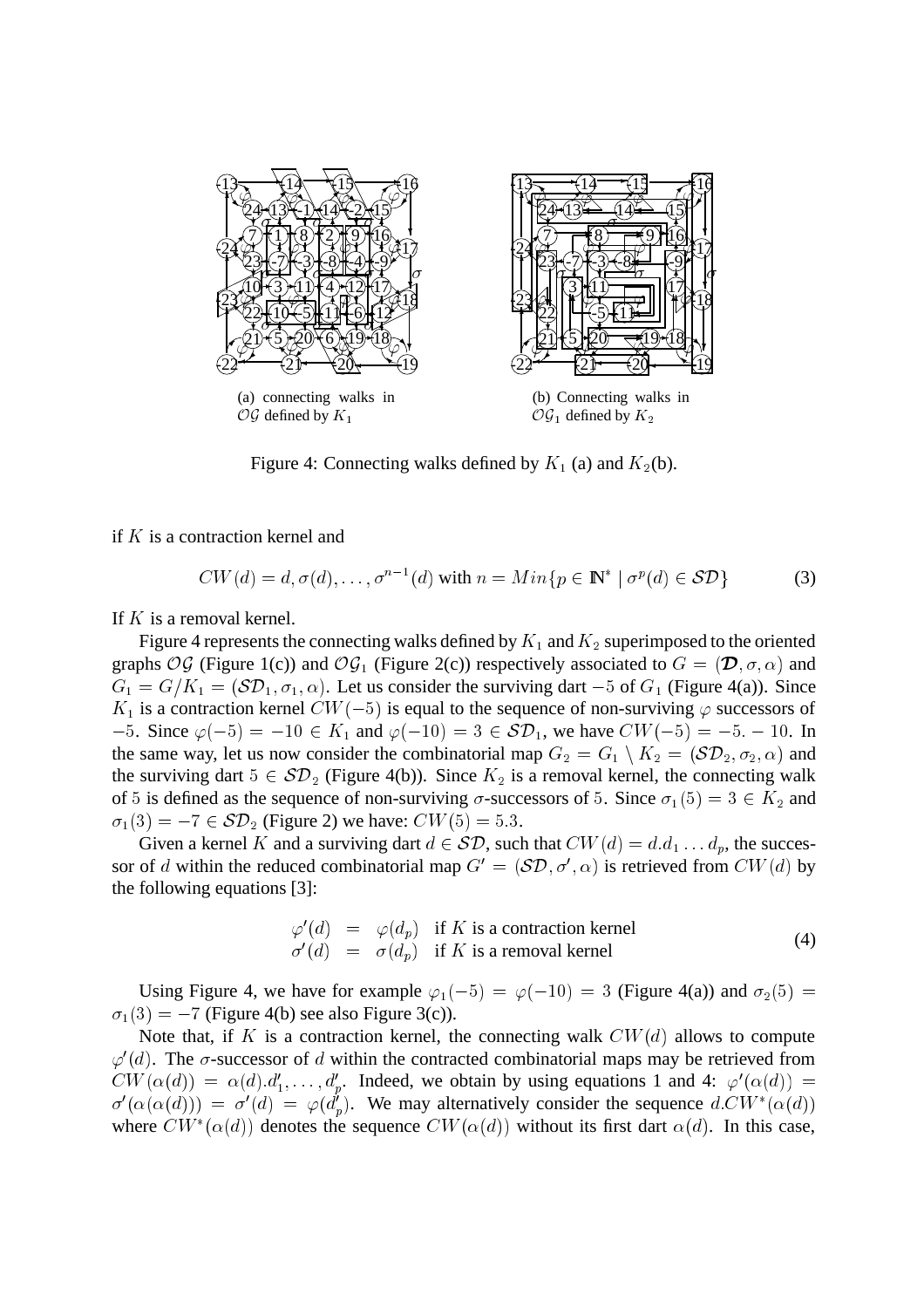using equation 4 the  $\sigma$  successor of a surviving dart d is provided by the last dart of  $CW(d)$  if K is a removal kernel and by the last dart of  $d.CW^*(\alpha(d))$  if K is a contraction kernel.

If K is a removal kernel (resp. a contraction kernel),  $CW(d)$  (resp.  $CW^*(\alpha(d))$ ) defines the sequence of non surviving darts which are mapped to the surviving dart  $d$  in the reduced combinatorial map. Such sequences encode thus the notion of reduction window within the combinatorial pyramid framework. In the following section we show how such sequences may be combined to define higher level objects such as regions.

## **4 Regions**

The definition of regions within the combinatorial pyramid framework supposes first to express the notion of a connected set of pixels in terms of darts. Given a combinatorial map  $G =$  $(\mathcal{D}, \sigma, \alpha)$ , we define a connected sequence of darts as a sequence  $P = d_1, \ldots, d_n$  such that all darts of the sequence are distinct and each dart  $(d_i)_{i \in \{2,...,n\}}$  is either the  $\sigma$  or  $\varphi$  successor of  $d_{i-1}$ . Intuitively, two darts of such a sequence belong either to the same vertex or to adjacent vertices. If  $d_1$  is the  $\sigma$  or  $\varphi$  successor of  $d_n$ , such a sequence is called a cycle. Note that a connected sequence of darts defines either a path of a cycle in the oriented graph  $OG(Section 2)$ . Given the connected sequence of darts, we can define the notion of connected set of darts. This notion is stronger than the usual notion of connected set of vertices since one can easily show that the set of vertices defined by a connected set of darts is connected. However, a region is usually defined as a connected set of pixels rather than a connected set of darts. Therefore a connected set of darts must contain all the darts of its vertices in order to be called a region. Given a combinatorial map  $G = (\mathcal{D}, \sigma, \alpha)$  and a connected set of darts  $R \subset \mathcal{D}$ , this last condition may be written:  $\sigma^*(R) = R$ . The above considerations are resumed in the following definition:

#### **Definition 2 Region**

*Given a combinatorial map*  $G = (\mathcal{D}, \sigma, \alpha)$ , *a set of darts*  $R \subset \mathcal{D}$  *is called a region of G iff:* 

- R is connected: Given any two darts  $(d, d') \in R^2$  it exists one connected sequence of darts P included in R which connects either  $d$  to  $d'$  or  $d'$  to  $d$ .
- R contains its vertices:  $\sigma^*(R) = R$

Let us consider an initial combinatorial map  $G = (\mathcal{D}, \sigma, \alpha)$  and a contracted one  $G' = (\mathcal{SD}, \sigma', \alpha)$ deduced from  $G$  by a contraction kernel  $K$ . Each tree of  $K$  contracts a connected set of vertices into one surviving vertex. Let us consider such a surviving vertex  $\sigma'^*(d_1) = (d_1, \ldots, d_n)$ . Since each dart  $d_i$  of this  $\sigma'$ -orbit is connected in G to  $d_{i+1} = \sigma'(d_i)$  by  $d_i.CW^*(\alpha(d_i))$  (see Section 3), the reduction window of the vertex  $\sigma^{i*}(d_1)$  is encoded by:

$$
R_{\sigma'^{*}(d_1)} = d_1 CW^{*}(\alpha(d_1)). \dots d_p CW^{*}(\alpha(d_p))
$$
\n(5)

In the same way, if G' is deduced from G by a removal kernel, each dart  $d_i$  of  $\sigma'^*(d_1)$  is connected in G to  $d_{i+1}$  by  $CW(d_i)$ . Therefore, the reduction window associated to this vertex is equal to:

$$
R_{\sigma'^*(d_1)} = CW(d_1) \dots CV(d_p) \tag{6}
$$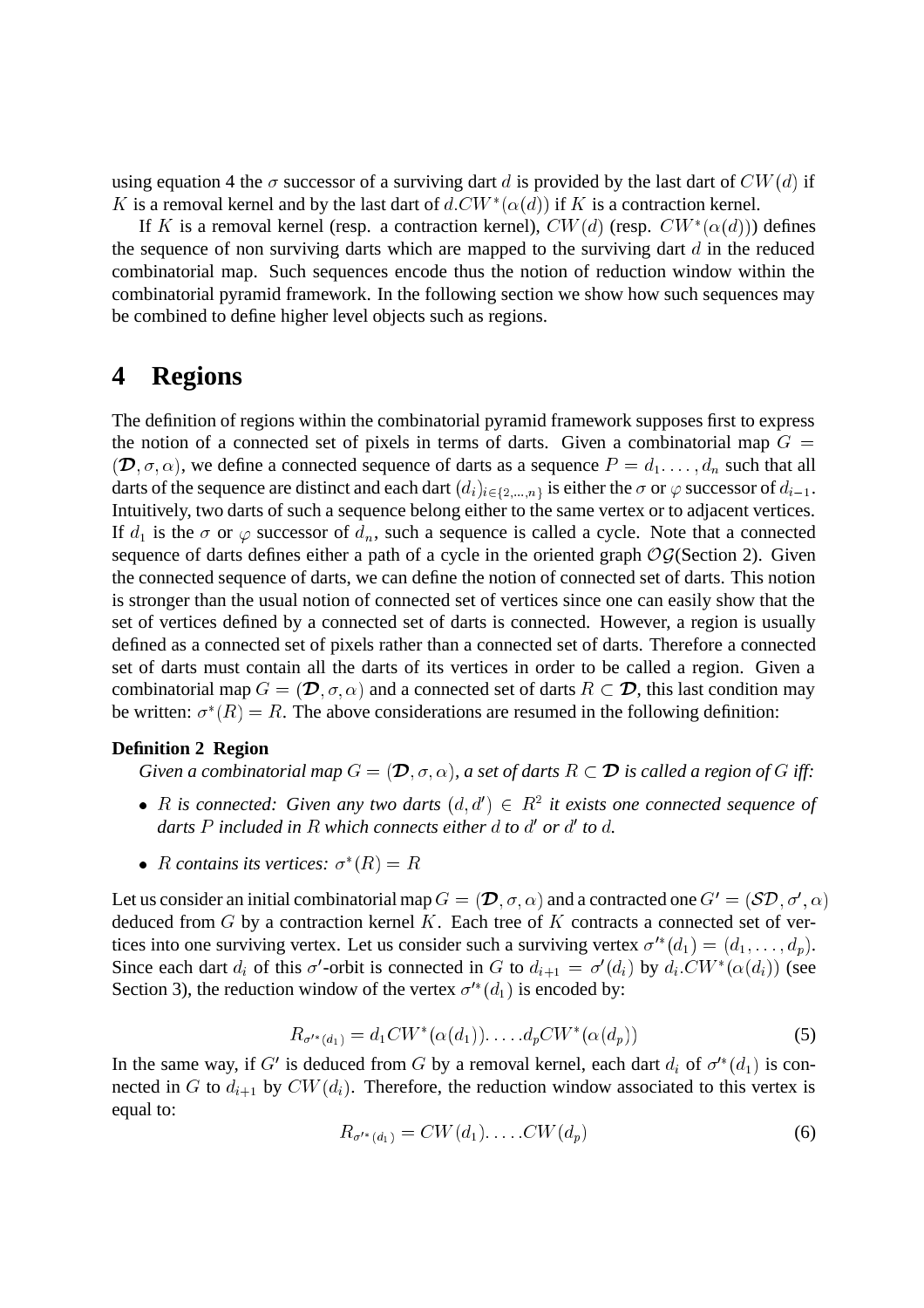Since each vertex of the initial combinatorial map  $G$  corresponds to one pixel, the vertexreduction windows defined above should correspond to the usual notion of region. However, it remains to show that these regions fulfill the requirements of Definition 2.

If K is a removal kernel, any connecting walk is included in a  $\sigma$  orbit by definition (equation 3). Moreover, each connecting walk  $CW(d_i)$  is connected to  $CW(d_{i+1})$  by  $\sigma$  (equations 4 and 6). Thus  $R_{\sigma^{k}(d_1)}$  is a sequence of  $\sigma$  successors included in  $\sigma^*(d_1)$ . Moreover, the  $\sigma$ successor of the last dart of  $CW(d_p)$ , is equal to  $d_1$  (equation 4). Therefore,  $R_{\sigma^{1*}(d_1)}$  is a  $\sigma$ -orbit included in  $\sigma^*(d_1)$ . By definition of an orbit we have:  $R_{\sigma'^*(d_1)} = \sigma^*(d_1)$ . The region  $R_{\sigma^{k}(d_1)} = \sigma^*(d_1)$  is thus trivially connected and contains all its vertices.

If K is a contraction kernel, each sequence  $CW^*(\alpha(d_i))$  is connected (equation 2). Moreover, each dart  $d_i$  is the  $\sigma$ -successor of the second dart of  $CW(\alpha(d_i))$  (equation 2 and 1). The sequence  $d_i CW^*(\alpha(d_i))$  is thus connected. Finally, the  $\varphi$  successor of the last dart of each sequence  $d_i CW^*(\alpha(d_i))$  is equal to  $d_{i+1}$ (equation 4). Each sequence  $d_i CW^*(\alpha(d_i))$  in  $R_{\sigma'^*(d_1)}$ is thus connected to the following one and  $R_{\sigma^{1*}(d_1)}$  is connected.

Note that using the circular order defined on  $\sigma^{i*}(d_1)$ ,  $d_1$  is either the  $\sigma$  or  $\varphi$  successor of the last dart of  $R_{\sigma^{k}(d_1)}$ . The region  $R_{\sigma^{k}(d_1)}$  corresponds thus to a closed connected sequence of darts which defines a cycle in the oriented graph  $\mathcal{OG}$  associated to  $G$ .

The proof that  $R_{\sigma^{k}(d)}$  contains its vertices, is based on a study of the connections between the trees of a contraction kernel and the connecting walks. We have in particular the following properties:

**Proposition 1** *Given a contraction kernel K, an initial combinatorial map*  $G = (\mathcal{D}, \sigma, \alpha)$  *and the contracted combinatorial map*  $G' = (\mathcal{SD} = \mathcal{D} - K, \sigma', \alpha)$ *, the trees of* K *satisfy*:

$$
\forall \mathcal{T} \in \mathcal{CC}(K), \quad \forall d_1 \in \sigma^*(\mathcal{T}) \cap \mathcal{SD} \quad \sigma'^*(d_1) = \sigma^*(\mathcal{T}) \cap \mathcal{SD} \tag{7}
$$

$$
\mathcal{T} = \bigcup_{j=1}^{p} CW^*(\alpha(d_j)) \tag{8}
$$

with 
$$
\sigma'^*(d_1) = (d_1, \ldots, d_p)
$$
.

Equation 7 is demonstrated in [2]. Equation 8 may be deduced from equation 7 using the fact that  $\bigcup_{i=1}^p CW^*(\alpha(d_i))$  is a connected set of non surviving darts and is thus included in a particular tree  $\mathcal T$  of K.

Equation 7 may be understood as follows: The set of surviving darts belonging to the leafs of a tree  $\mathcal T$  define the adjacency relationships between  $\mathcal T$  and the other vertices of G. Note that we have a circular order on the  $\sigma'$ -orbit  $\sigma'^*(d_1)$ . Therefore, the set of surviving darts encoding the adjacency relationships of the tree is ordered according to counter-clockwise orientation when turning around the tree.

Each surviving dart  $d_i$  of  $\sigma^*(T) \cap \mathcal{SD} = \sigma'^*(d)$  is connected in G to  $d_{i+1} = \sigma'(d_i)$  by  $d_i.CW^*(\alpha(d_i))$  (Section 3). Therefore, the two surviving darts  $d_i$  and  $d_{i+1}$  are connected in G by a sequence  $CW^*(\alpha(d_i))$  of non surviving darts. Equation 8 shows that the union of such sequences cover the whole tree.

Let us consider one surviving vertex  $\sigma'^*(d_1) = (d_1, \ldots, d_p)$  and one tree  $\mathcal{T} = \cup_{i=1}^p CW^*(\alpha(d_i)).$ Since  $\mathcal T$  is a connected component of K, a dart d belonging to  $\sigma^*(\mathcal T)\cap K$  must belong to  $\mathcal T$ , otherwise,  $\mathcal T$  would be connected to an other tree of K. We have thus  $\sigma^*(\mathcal T) \cap K = \mathcal T$ . Moreover,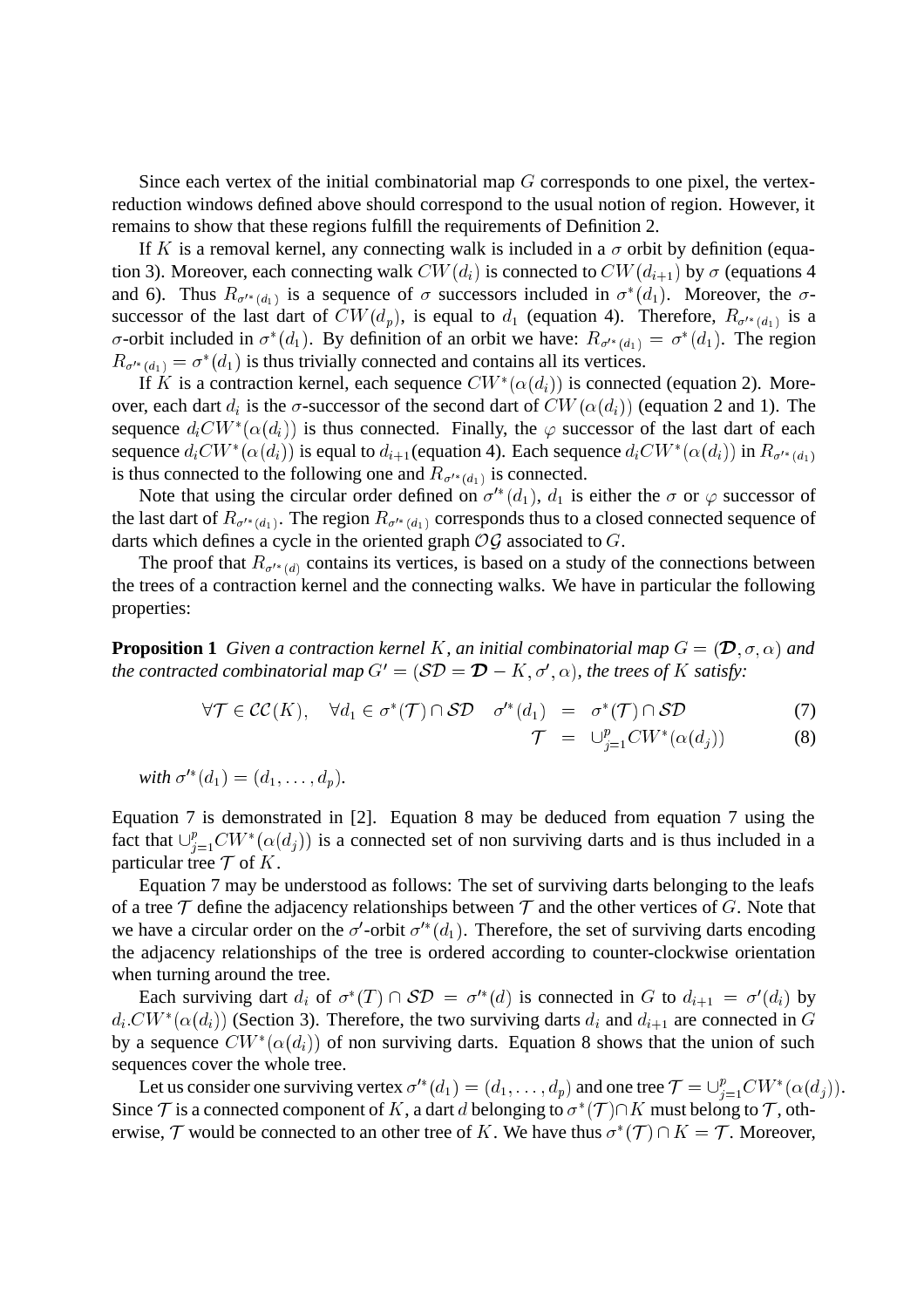since  $\mathcal{SD} = \mathcal{D} - K$ , we have  $\mathcal{D} = \mathcal{SD} \cup K$  and:

$$
\sigma^*(\mathcal{T}) = \sigma^*(\mathcal{T}) \cap \mathcal{D} = \sigma^*(\mathcal{T}) \cap (\mathcal{SD} \cup K)
$$
  
\n
$$
= (\sigma^*(\mathcal{T}) \cap \mathcal{SD}) \cup (\sigma^*(\mathcal{T}) \cap K)
$$
  
\n
$$
= \sigma'^*(d_1) \cup \mathcal{T}
$$
 (equation 7)  
\n
$$
= \sigma'^*(d_1) \cup \bigcup_{j=1}^p CW^*(\alpha(d_j))
$$
 (equation 8)

where  $\sigma'^{*}(d_1) = (d_1, ..., d_p)$ .

Therefore the region  $R_{\sigma^{k}(d_1)}$  associated to the surviving vertex  $\sigma^{k}(d_1)$  defines an order on the set  $(d_1,\ldots,d_p) \cup \bigcup_{i=1}^p CW^*(\alpha(d_j)) = \sigma^*(\mathcal{T})$  (see equation 5). Since the operator  $\sigma^*$  is idempotent we have:

$$
\sigma^*(R_{\sigma'^*(d)})=\sigma^*(\sigma^*(\mathcal{T}))=\sigma^*(\mathcal{T})=R_{\sigma'^*(d)}
$$

The sequence of darts  $R_{\sigma^{k}(d)}$  is thus connected and contains its vertices. It is thus a region which defines a connected set of vertices.

Figure 5 illustrates three alternative representations of the region associated to the contracted vertex  $\sigma^{1*}(-8)$  (see central vertex in Figure 2). Note that, all darts in  $R_{\sigma^{1*}(-8)}$  are associated to a triangle in Figure 5(b). However, the name of the darts  $-4, -6, -11$  and  $-12$  is not displayed in this figure in order to not overload it. The vertex  $\sigma^{k}(-8)$  is defined by the sequence of darts -8, -3, 11,-11,-5,20,19, 18, 17 and -9(Figure 2). Using equation 5 the region  $R_{\sigma^{1*}(-8)}$  is defined as:

$$
R_{\sigma'^{*}(-8)} = -8 \cdot [-3 \cdot [11.4.12. -6 \cdot [-11] \cdot [-5 \cdot [20.6 \cdot [19 \cdot [18. -12 \cdot [17 \cdot [-9. -4 \cdot 9 \cdot 4 \cdot ]])]
$$
(9)

where each box surrounds a sequence  $d.CW^*(\alpha(d))$  with  $d \in \sigma'^*(-8)$  (Figure 4(a)).

The region  $R_{\sigma^{k}(-8)}$  is composed of 4 pixels with 4 cracks defining inner boundaries and 8 cracks defining the boundary of the region. We can note on equation 9 that all the edges defining inner boundaries are included in  $R_{\sigma^{1*}(-8)}$ . We have indeed,  $\alpha^*(4, 11, 6, 12) \subset R_{\sigma^{1*}(-8)}$ . This property is a direct consequence of the fact that a region contains its vertices (Definition 2). Indeed, if an edge  $\alpha^*(d)$  defines an inner boundary of a region R both  $\sigma^*(d)$  and  $\sigma^*(\alpha(d))$  must



Figure 5: The region  $R_{\sigma_1^*(-8)}$  defined by  $K_1$  (see Figure 2)